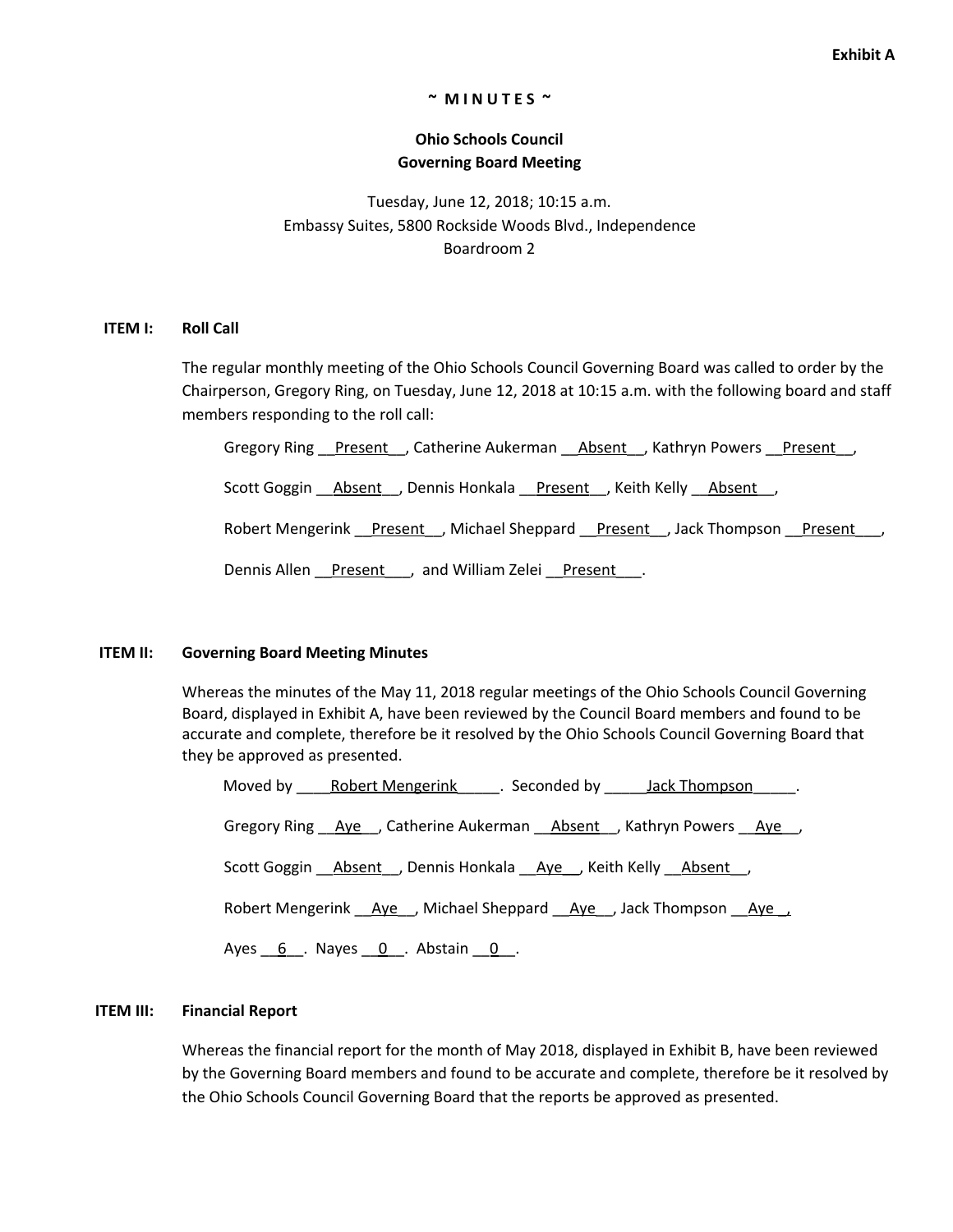Moved by Michael Sheppard L. Seconded by Kathryn Powers L. Gregory Ring Aye , Catherine Aukerman Absent , Kathryn Powers Aye, Scott Goggin \_\_Absent\_\_, Dennis Honkala \_\_Aye\_\_, Keith Kelly \_\_Absent\_\_, Robert Mengerink \_\_\_\_\_\_\_\_, Michael Sheppard \_\_\_\_\_\_\_\_\_\_\_, Jack Thompson \_\_\_\_\_\_\_\_\_\_ Ayes  $6$ . Nayes  $0$ . Abstain  $0$ .

# **ITEM IV: 6/18 Appropriation Adjustments**

Whereas a variety of our accounts are in a negative position, and whereas adequate funds are available to augment these accounts, therefore be it resolved by the Ohio Schools Council Governing Board that the list of changes displayed in Exhibit C for June 2018 be approved.

Moved by \_\_\_\_Robert Mengerink\_\_\_\_. Seconded by \_\_\_\_\_Jack Thompson\_\_\_\_. Gregory Ring \_\_Aye\_\_, Catherine Aukerman \_\_Absent\_\_, Kathryn Powers \_\_Aye\_\_, Scott Goggin **Absent**, Dennis Honkala Aye, Keith Kelly Absent, Robert Mengerink  $\overline{Aye}$ , Michael Sheppard  $\overline{Aye}$ , Jack Thompson  $\overline{Aye}$ Ayes  $6$ . Nayes  $0$ . Abstain  $0$ .

## **ITEM V: Approval of 2 new Ohio Schools Council members**

Whereas Norwalk City Schools and Pettisville Local Schools are interested in joining the Ohio Schools Council, therefore be it resolved by the Ohio Schools Council Governing Board that Norwalk City Schools and Pettisville Local Schools be approved as a members of the Ohio Schools Council effective May 1, 2018.

|                           |                                                              | Moved by Dennis Honkala Seconded by Robert Mengerink.            |
|---------------------------|--------------------------------------------------------------|------------------------------------------------------------------|
|                           |                                                              | Gregory Ring Aye, Catherine Aukerman Absent, Kathryn Powers Aye, |
|                           | Scott Goggin Absent, Dennis Honkala Aye, Keith Kelly Absent, |                                                                  |
|                           |                                                              | Robert Mengerink Ave, Michael Sheppard Ave, Jack Thompson Ave,   |
| Ayes 6 Nayes 0 Abstain 0. |                                                              |                                                                  |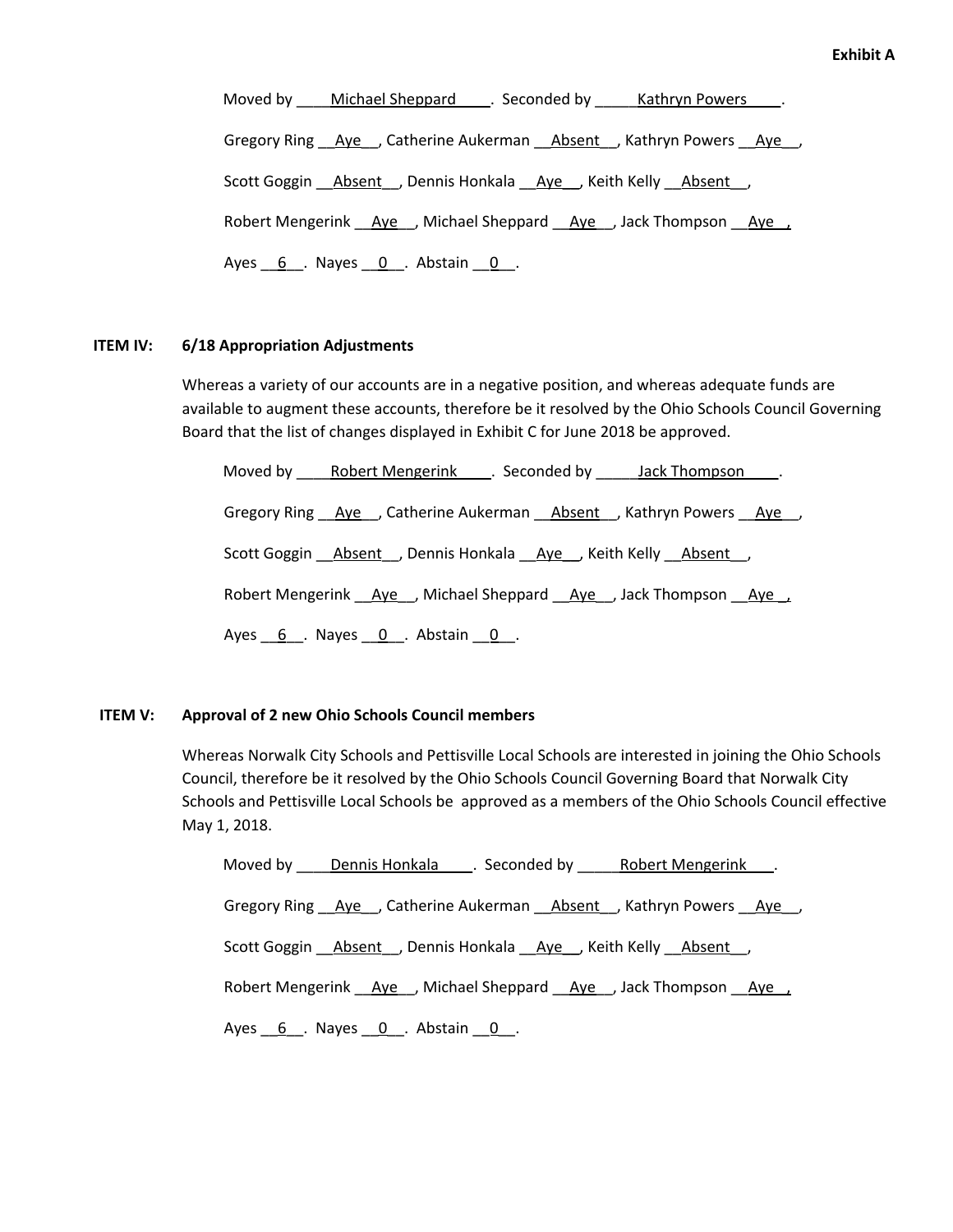## **ITEM VI: Approval of 2 new Natural Gas Program members**

Whereas Hudson City Schools and Howland Local Schools are interested in joining the OSC Natural Gas Program, therefore be it resolved by the Ohio Schools Council Governing Board that Hudson City Schools and Howland Local Schools be approved as members of the Natural Gas Program effective June 1, 2018.

Moved by Michael Sheppard \_\_\_. Seconded by \_\_\_\_\_Kathryn Powers \_\_\_. Gregory Ring Aye , Catherine Aukerman Absent , Kathryn Powers Aye, Scott Goggin **Absent**, Dennis Honkala Aye, Keith Kelly Absent, Robert Mengerink Aye, Michael Sheppard Aye, Jack Thompson Aye, Ayes  $6$ . Nayes  $0$ . Abstain  $0$ .

# **ITEM VII: Approval of Amendment to Agreement between OSC and Timeware**

Be it resolved by the Ohio Schools Council Governing Board that the Amendment Agreement between the Ohio Schools Council and Timeware effective July 1, 2018 through June 30, 2019 to offer a Human Resource Management System to OSC members through June 30, 2019 at the amended pricing schedule included in the amendment be approved as presented in Exhibit D.

|                                                  |                                                               | Moved by Kathryn Powers Conded by Robert Mengerink Noved by      |
|--------------------------------------------------|---------------------------------------------------------------|------------------------------------------------------------------|
|                                                  |                                                               | Gregory Ring Aye, Catherine Aukerman Absent, Kathryn Powers Aye, |
|                                                  | Scott Goggin Absent , Dennis Honkala Aye Keith Kelly Absent , |                                                                  |
|                                                  |                                                               | Robert Mengerink Aye, Michael Sheppard Aye, Jack Thompson Aye,   |
| Ayes $6$ $\ldots$ Nayes $0$ $\ldots$ Abstain $0$ |                                                               |                                                                  |

# **ITEM VIII: Approval of Agreement between OSC and Bottomline Auctions, Inc.**

Be it resolved by the Ohio Schools Council Governing Board that the Agreement between between Ohio Schools Council (OSC) and Bottomline Auctions, Inc. for the services of disposal of any OSC members' used buses or other vehicles or equipment with an estimated value exceeding one thousand dollars effective July 1, 2018 through June 30, 2019 be approved as presented in Exhibit E.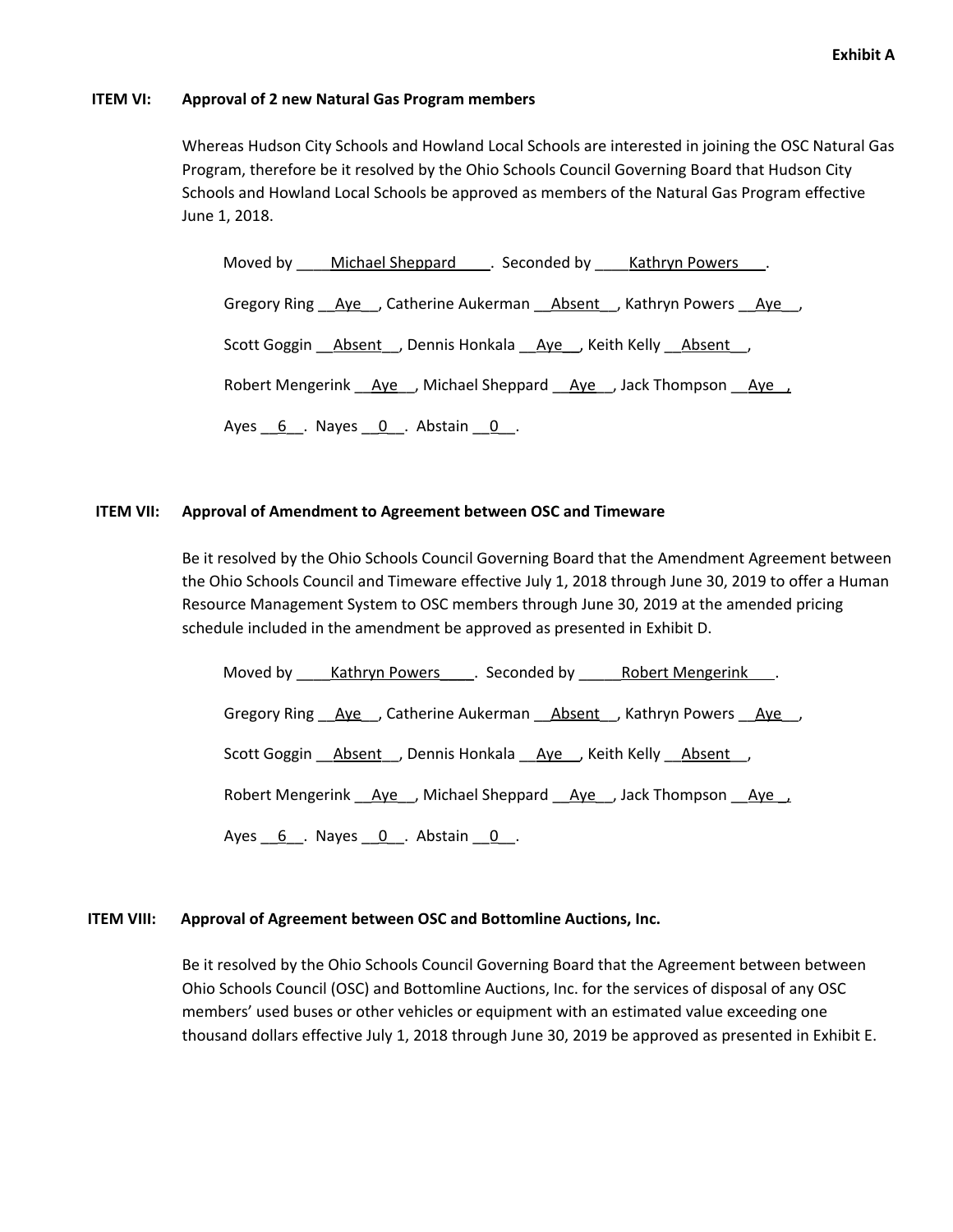Moved by Robert Mengerink \_\_\_. Seconded by \_\_\_\_\_Dennis Honkala \_\_\_. Gregory Ring Aye , Catherine Aukerman Absent , Kathryn Powers Aye, Scott Goggin \_\_Absent\_\_, Dennis Honkala \_\_Aye\_\_, Keith Kelly \_\_Absent\_\_, Robert Mengerink \_\_\_\_\_\_\_\_, Michael Sheppard \_\_\_\_\_\_\_\_\_\_\_, Jack Thompson \_\_\_\_\_\_\_\_\_\_ Ayes  $6$ . Nayes  $0$ . Abstain  $0$ .

# **ITEM IX: Approval of Waste and Recycling Award and Agreements with Awarded Suppliers**

Whereas the Waste and Recycling Advisory Committee have reviewed the bids and recommend to the Ohio Schools Council Governing Board that the following vendors awarded the contract for waste and recycling services for school districts and affiliate members effective July 1, 2018 through June 30, 2021:

- Waste Management of Ohio, Inc. for Clark, Geauga, Hancock, Huron, Lake, Licking, Mahoning, Ottawa, Portage and Summit counties (Exhibit F1).
- Browning-Ferris Industries of Ohio, Inc. d/b/a/ Republic Services of Cleveland for Cuyahoga, Erie, Lorain, Medina and Wood counties, Ohio (Exhibit F2).
- Rumpke of Ohio, Inc. for Richland county, Ohio (Exhibit F3).

Therefore be it resolved by the Ohio Schools Council Governing Board that Waste Management of Ohio, Inc. be awarded the contract for waste and recycling services for Clark, Geauga, Hancock, Huron, Lake, Licking, Mahoning, Ottawa, Portage and Summit counties, Republic Services be awarded the contract for waste and recycling services for Cuyahoga, Erie, Lorain, Medina and Wood counties and Rumpke of Ohio, Inc. for Richland county effective July 1, 2018 through June 30, 2021 (Exhibit F).

Furthermore be it resolved by the Ohio Schools Council Governing Board that the agreements between OSC and Waste Management of Ohio, Inc, OSC and Republic Services of Cleveland and OSC and Rumpke of Ohio, Inc. displayed in Exhibit F1, F2, and F3 be approved as presented.

| Moved by Robert Mengerink Conded by Jack Thompson Fig. 2.                                |
|------------------------------------------------------------------------------------------|
| Gregory Ring <u>Aye</u> , Catherine Aukerman <u>Absent</u> , Kathryn Powers <u>Aye</u> , |
| Scott Goggin Absent , Dennis Honkala Aye , Keith Kelly Absent,                           |
| Robert Mengerink Ave, Michael Sheppard Ave, Jack Thompson Ave                            |
| Ayes 6. Nayes 0. Abstain 0.                                                              |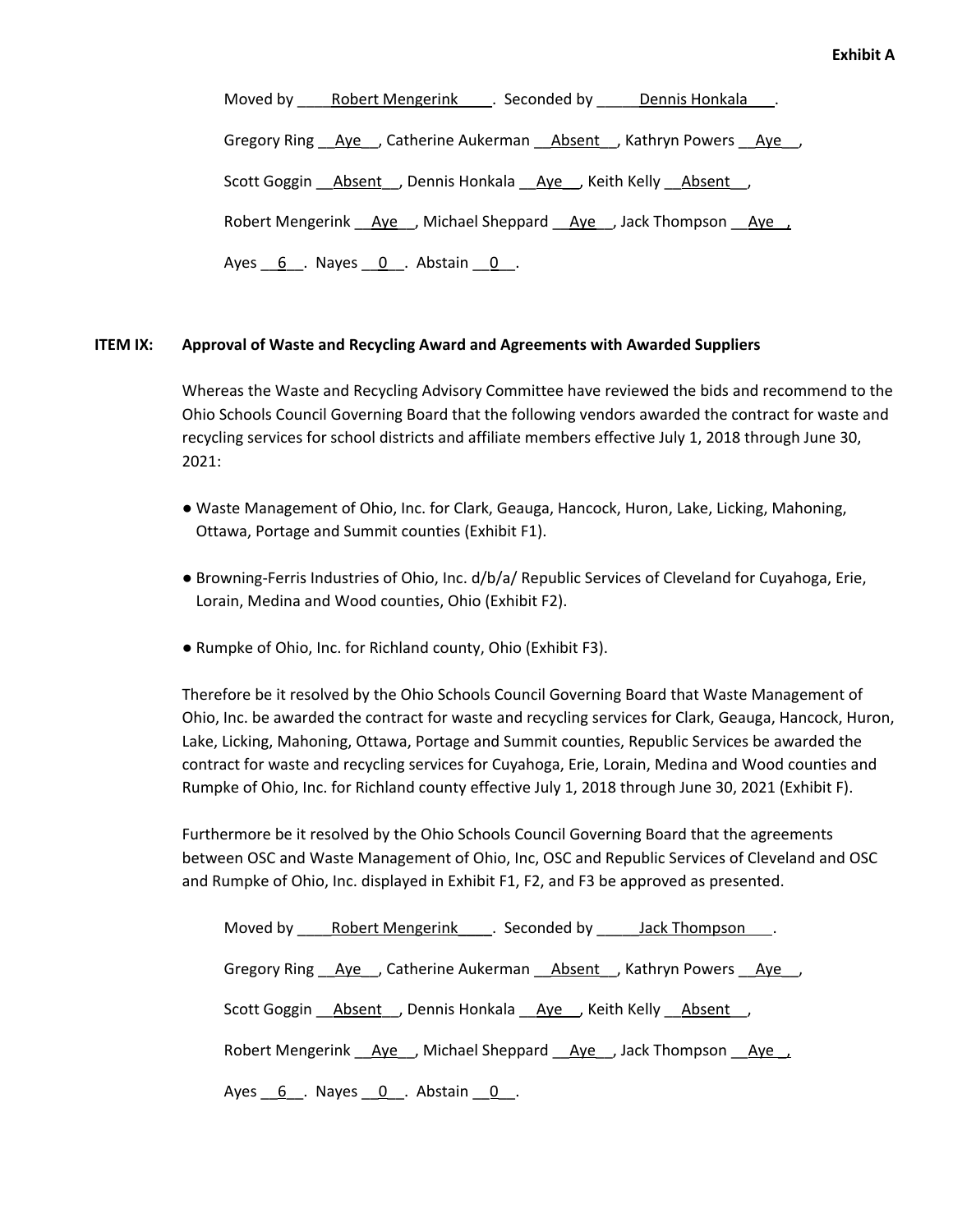# **ITEM X: Approval of Cooperative Purchasing Awards--Milk/Dairy Products for Region I**

Be it resolved by the Ohio Schools Council Governing Board that Smith Foods, Inc. be awarded for the Milk and Dairy Products for Region I for July 1, 2018 to June 30, 2021 as presented in Exhibit G.

Note: Regions II, III and IV awarded to Borden Dairy Company of Ohio, LLC, Dairymens approved 5/11/18.

Moved by <u>Jack Thompson</u> . Seconded by Dennis Honkala . Gregory Ring Aye , Catherine Aukerman Absent , Kathryn Powers Aye, Scott Goggin \_\_Absent\_\_, Dennis Honkala \_\_Aye\_\_, Keith Kelly \_\_Absent\_\_, Robert Mengerink Aye, Michael Sheppard Aye, Jack Thompson Aye, Ayes  $6$  . Nayes  $0$  . Abstain  $0$  .

# **ITEM XI: Approval of Natural Gas Contract with Compass/Constellation Energy**

Be it resolved by the Ohio Schools Council Governing Board that the Contract between the Ohio Schools Council and Compass/Constellation Energy, for providing Natural Gas to school districts, effective July 1, 2018 through June 30, 2019 be approved as displayed in Exhibit H.

Moved by Robert Mengerink . Seconded by Kathryn Powers . Gregory Ring \_\_Aye\_\_, Catherine Aukerman \_\_Absent\_\_, Kathryn Powers \_\_Aye\_\_, Scott Goggin **Absent**, Dennis Honkala Aye, Keith Kelly Absent, Robert Mengerink  $\overline{Aye}$ , Michael Sheppard  $\overline{Aye}$ , Jack Thompson  $\overline{Aye}$ Ayes  $6$  . Nayes  $0$  . Abstain  $0$  .

# **ITEM XII: Approval of Administrative Assistant and Program Manager Job Descriptions**

Be it resolved by the Ohio Schools Council Governing Board that the Administrative Assistant and the Program Manager job descriptions displayed in Exhibit I be approved as presented.

Moved by Dennis Honkala . Seconded by Jack Thompson .

Gregory Ring Aye , Catherine Aukerman Absent , Kathryn Powers Aye,

Scott Goggin \_\_\_\_\_\_\_\_\_\_\_\_\_\_\_\_, Dennis Honkala \_\_\_\_\_\_\_\_\_\_\_\_\_\_\_\_\_\_\_\_\_\_\_\_\_\_\_\_\_\_\_\_\_\_

Robert Mengerink Aye , Michael Sheppard Aye , Jack Thompson \_\_Aye \_\_,

Ayes  $6$  . Nayes  $0$  . Abstain  $0$  .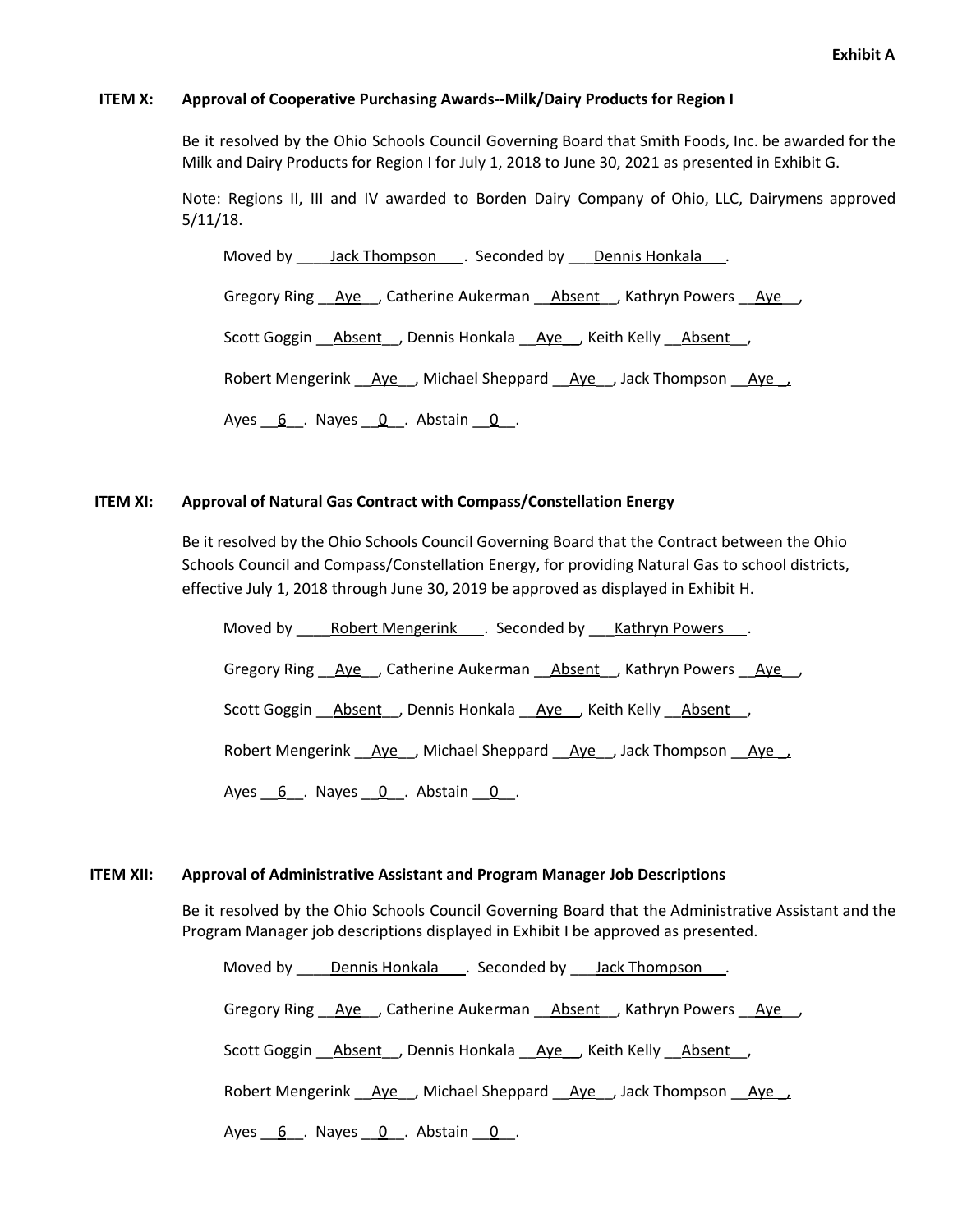### **ITEM XIII: Approval to extend current Lease Agreement for Five Years**

Be it resolved by the Ohio Schools Council Governing Board that the Five Year (5) extension of the current Lease Agreement with the Educational Service Center of Cuyahoga County (renamed Educational Service Center of Northeast Ohio) and the Ohio Schools Council for OSC office space located at Essex Place commencing on November 1, 2018 and ending on October 31, 2023 with the same lease benefits and limitations including no cost website hosting, meeting room access, document management imaging and workflow access for OSC and GCSSA be approved.

Moved by \_\_\_\_Kathryn Powers \_\_\_. Seconded by \_\_\_\_Dennis Honkala \_\_\_.

Gregory Ring \_\_\_\_\_\_\_\_, Catherine Aukerman \_\_\_\_\_\_\_\_\_\_\_\_\_\_\_\_\_, Kathryn Powers \_\_\_\_\_\_\_\_,

Scott Goggin **Absent**, Dennis Honkala Aye, Keith Kelly Absent,

Robert Mengerink  $\overline{Aye}$ , Michael Sheppard  $\overline{Aye}$ , Jack Thompson  $\overline{Aye}$ 

Ayes  $6$  . Nayes  $0$  . Abstain  $0$  .

# **ITEM XIV: Approval of Signatory Resolution for US Bank and Star Ohio**

Be it resolved by the Ohio Schools Council Governing Board that the signatories for the OSC US Bank Checking Accounts (General and Natural Gas), Trust Account for Investments, Star Ohio and Star Ohio Plus be revised to include William Zelei, Dennis Allen and Catherine Aukerman effective July 1, 2018 and remove Gregory Ring.

Moved by \_\_\_\_Michael Sheppard \_\_\_\_. Seconded by \_\_\_\_Kathryn Powers \_\_\_.

Gregory Ring Aye , Catherine Aukerman Absent , Kathryn Powers Aye,

Scott Goggin \_\_\_\_\_\_\_\_\_\_\_\_\_\_, Dennis Honkala \_\_\_\_\_\_\_\_\_\_\_\_, Keith Kelly \_\_\_\_\_\_\_\_\_\_\_

Robert Mengerink  $\overline{Aye}$ , Michael Sheppard  $\overline{Aye}$ , Jack Thompson  $\overline{Aye}$ 

Ayes  $6$  . Nayes  $0$  . Abstain  $0$  .

# **ITEM XV: Approval of extension of Consulting Service Agreement between OSC and Westlake City Schools for May 23, 2018 through June 30, 2018**

Whereas Westlake City Schools is interested in extending the contract for Consulting Services for Food Management Services effective May 23, 2018 through June 30, 2018 at a maximum cost of \$6,400. OSC will bill Westlake City Schools for actual time of services rendered. Therefore be it resolved by the Ohio Schools Council Governing Board that the extension to the Consulting Agreement between Westlake City Schools and the Ohio Schools Council for Food Management Services effective May 23, 2018 through June 30, 2018 at a maximum cost of \$6,400 be approved.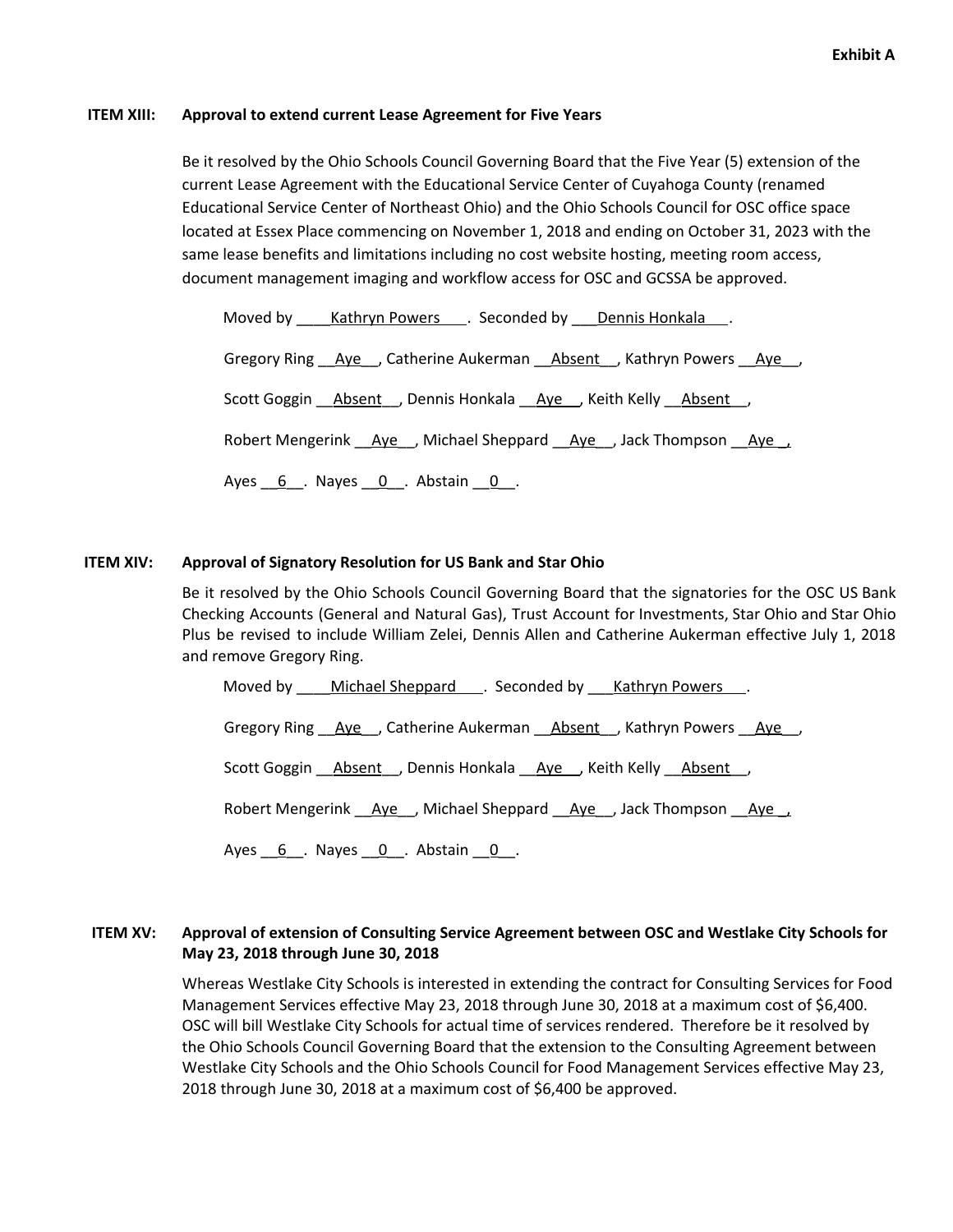| Moved by ____ Michael Sheppard ____. Seconded by ____ Kathryn Powers ___.        |
|----------------------------------------------------------------------------------|
| Gregory Ring Aye, Catherine Aukerman Absent, Kathryn Powers Aye,                 |
| Scott Goggin Absent , Dennis Honkala Aye , Keith Kelly Absent ,                  |
| Robert Mengerink __ Aye __, Michael Sheppard __ Aye __, Jack Thompson __ Aye __, |
| Ayes $6$ . Nayes $0$ . Abstain $0$ .                                             |

# **ITEM XVI: Approval of Consulting Service Agreement between OSC and Westlake City Schools for Fiscal Year 2019**

Whereas Westlake City Schools is interested in entering into a contract for Food Management Consulting Services effective July 1, 2018 through June 30, 2019 for 60 days at a maximum cost of \$28,800. OSC will bill Westlake City Schools for actual time of services rendered. Therefore be it resolved by the Ohio Schools Council Governing Board that the Food Management Consulting Services Agreement between Westlake City Schools and the Ohio Schools Council be approved as presented in Exhibit J.

Moved by <u>Jack Thompson</u> . Seconded by Kathryn Powers . Gregory Ring \_\_\_\_\_\_\_\_, Catherine Aukerman \_\_\_\_\_\_\_\_\_\_\_\_\_\_\_\_\_, Kathryn Powers \_\_\_\_\_\_\_\_, Scott Goggin \_\_\_\_\_\_\_\_\_\_\_\_\_\_\_, Dennis Honkala \_\_\_\_\_Aye\_\_\_, Keith Kelly \_\_\_\_\_\_\_\_\_\_\_ Robert Mengerink Aye, Michael Sheppard Aye, Jack Thompson Aye, Ayes  $6$  . Nayes  $0$  . Abstain  $0$  .

# **ITEM XVII: Approval of Appointment of new Board Member**

Be it resolved by the Ohio Schools Council Governing Board that Franco Gallo, Lorain County ESC Superintendent, be appointed as Director for 2018-19.

Moved by \_\_\_\_\_Kathryn Powers \_\_\_\_. Seconded by \_\_\_\_Dennis Honkala \_\_\_.

Gregory Ring Aye , Catherine Aukerman Absent , Kathryn Powers Aye,

Scott Goggin **Absent**, Dennis Honkala Aye, Keith Kelly Absent,

Robert Mengerink Aye , Michael Sheppard Aye , Jack Thompson Aye ,

Ayes  $6$  . Nayes  $0$  . Abstain  $0$  .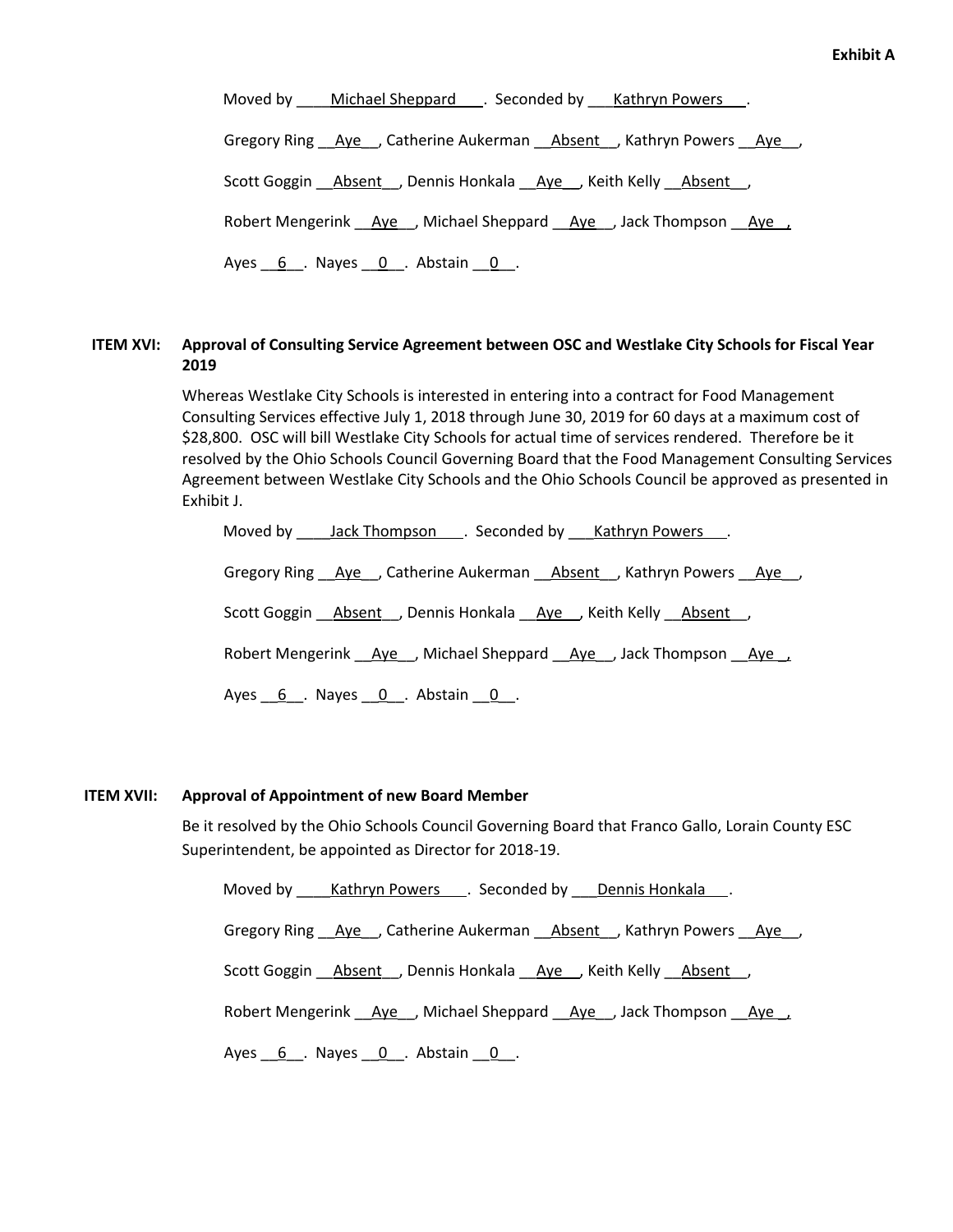# **ITEM XVIII: Authorization for Executive Director to enter into Preferred Partner contracts**

Whereas the OSC is in the process of finalizing contracts with vendors for energy efficiency, safety, roofing and copiers.

Therefore be it resolved by the Ohio Schools Council Governing Board that the Executive Director be authorized to enter into Preferred Partner contracts with vendors for energy efficiency, safety, roofing and copiers and bring the contracts back to the Governing Board for approval at the September meeting.

Moved by \_\_\_\_\_Robert Mengerink \_\_\_\_\_\_\_\_ Seconded by \_\_\_\_Jack Thompson \_\_\_\_. Gregory Ring Aye, Catherine Aukerman Absent, Kathryn Powers Aye, Scott Goggin \_\_Absent\_\_, Dennis Honkala \_\_Aye\_\_, Keith Kelly \_\_Absent\_\_, Robert Mengerink Aye , Michael Sheppard Aye , Jack Thompson Aye , Ayes  $6$  . Nayes  $0$  . Abstain  $0$  .

# **ITEM XIX: Approval of renew Gasoline and Diesel Fuel award with Lykins Energy Solutions effective July 1, 2018 through December 31, 2018**

Whereas the contract for Gasoline and Diesel Fuel will expire on June 30, 2018 and Lykins Energy Solutions agrees to renew the current gasoline and diesel fuel prices offered to members of the Ohio Schools Council originally effective January 1, 2018 through June 30, 2018, and agrees to provide gasoline and diesel fuel at the same prices for the period of July 1, 2018 through December 31, 2018.

Therefore be it resolved by the Ohio Schools Council Governing Board that the renewal of the current contract for gasoline and diesel fuel at the same prices in the originally effective January 1, 2018 through June 30, 2018 be extended through December 31, 2018 be approved.

Moved by Kathryn Powers . Seconded by Robert Mengerink .

Gregory Ring Aye , Catherine Aukerman Absent , Kathryn Powers Aye,

Scott Goggin **Absent**, Dennis Honkala Aye, Keith Kelly Absent,

Robert Mengerink Aye, Michael Sheppard Aye, Jack Thompson Aye,

Ayes  $6$  . Nayes  $0$  . Abstain  $0$  .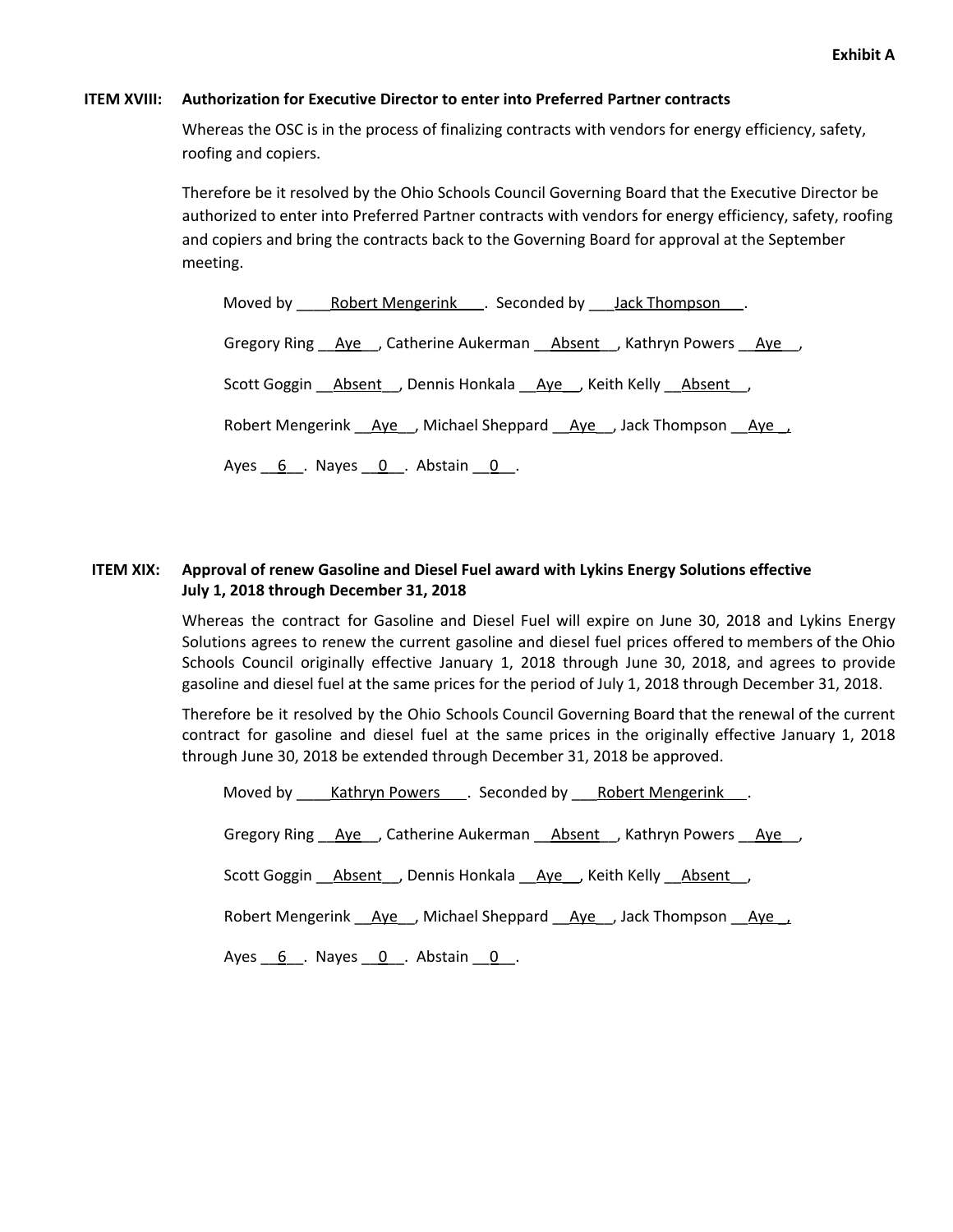# **ITEM XX: Approval of renewal of Independent Service Contracts with Timothy Del Vecchio, Dana Steele and Tina Wasserbauer**

Whereas the Executive Directors recommends that the renewal of the Independent Service Contracts with Timothy Del Vecchio and Dana Steele for Safety and Security Services as related to School Safety Plan and Tina Wasserbauer for Business Services Program Consultant for Food Service be approved.

Therefore be it resolved by the Ohio Schools Council Governing Board that the Independent Service Contracts with Timothy Del Vecchio and Dana Steele for Safety and Security Services effective August 1, 2018 through July 31, 2019 and Tina Wasserbauer for Business Services Program Consultant for Food Service effective September 15, 2018 through September 14, 2019 be approved as presented in Exhibit K.

NOTE: renewal contract dates are extended 1 year from current contract dates

| Moved by Dennis Honkala C. Seconded by Robert Mengerink.         |
|------------------------------------------------------------------|
| Gregory Ring Aye, Catherine Aukerman Absent, Kathryn Powers Aye, |
| Scott Goggin Absent, Dennis Honkala Aye Keith Kelly Absent,      |
| Robert Mengerink Aye, Michael Sheppard Aye, Jack Thompson Aye,   |
| Ayes $6$ . Nayes $0$ . Abstain $0$ .                             |

# ITEM XXI: Approval of Timothy Del Vecchio to attend OSC regional meetings and paid hourly salary and travel **reimbursement**

Whereas Timothy Del Vecchio is required to attend meetings and provide safety and security services which are outside the scope of his current OSC consultant contract for School Safety Services, and whereas the OSC desires to contract with Mr. Del Vecchio for this additional work, Therefore, be it resolved by the Ohio Schools Council Governing Board that upon direction of the Executive Director for Timothy Del Vecchio to attend and provide other consultant services at OSC events Timothy Del Vecchio be paid at rate of \$65.00 hour and reimbursed for travel expenses be approved. Payment will be paid to Timothy Del Vecchio upon submission of a timesheet and travel expense reimbursement form with receipts.

| Moved by Michael Sheppard Seconded by Dennis Honkala Michael Sheppard Seconded by Dennis Honkala |
|--------------------------------------------------------------------------------------------------|
| Gregory Ring <u>Aye</u> , Catherine Aukerman Absent , Kathryn Powers Aye,                        |
| Scott Goggin Absent J, Dennis Honkala Aye J, Keith Kelly Absent J                                |
| Robert Mengerink Aye, Michael Sheppard Aye, Jack Thompson Aye                                    |
| Ayes $6$ . Nayes $0$ . Abstain $0$ .                                                             |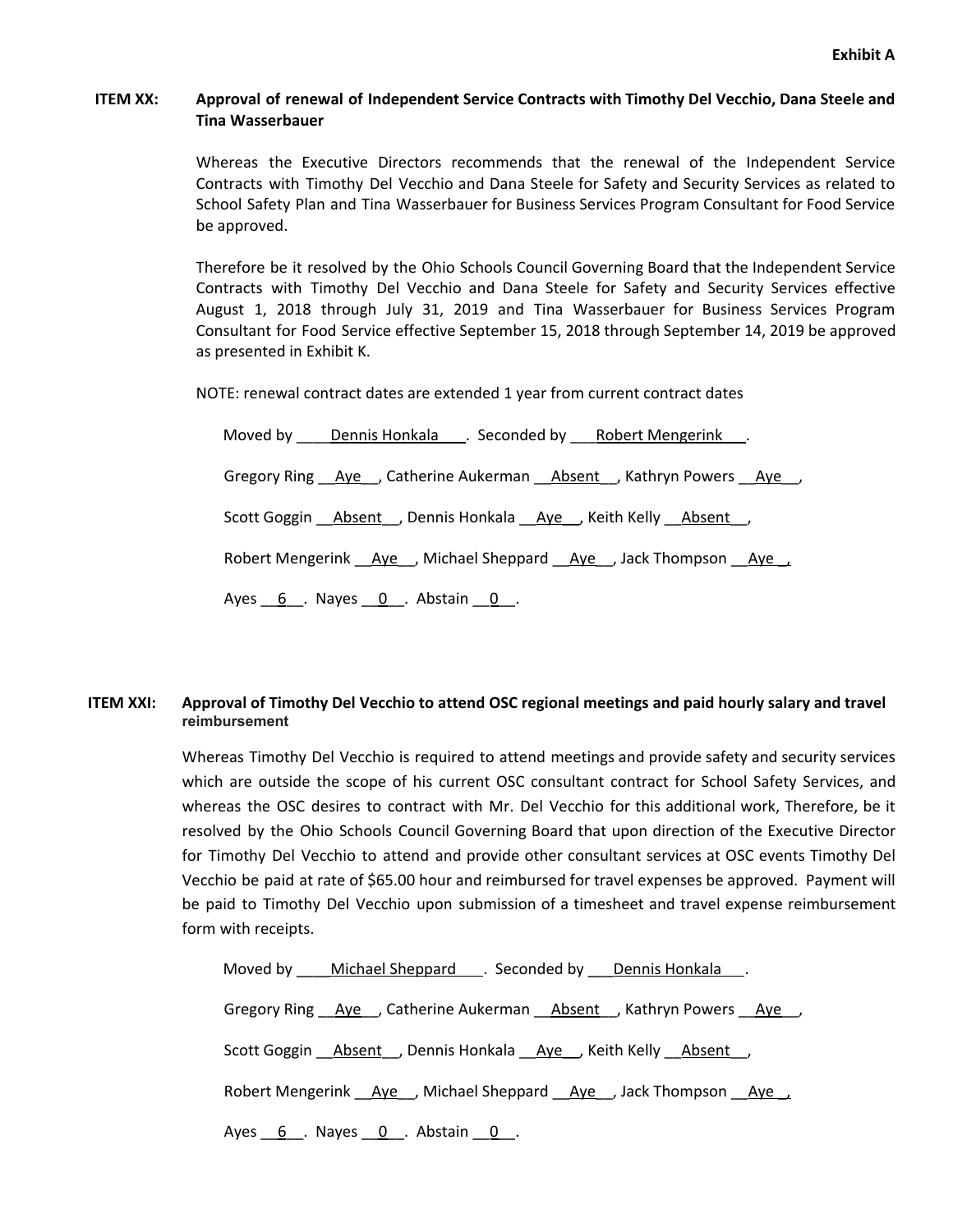## **ITEM XXII: Approval of 2018-19 Board Meeting Dates**

Be it resolved by the Ohio Schools Council Governing Board that the following meeting dates be approved for 2018-19:

## OSC Governing Board Meeting:

| Friday, September 14, 2018 | $9:45$ a.m.  | ESC of NEO, 6393 Oak Tree Blvd., Independence              |
|----------------------------|--------------|------------------------------------------------------------|
| Friday, October 5, 2018    | 9:45 a.m.    | ESC of NEO, 6393 Oak Tree Blvd., Independence              |
| Friday, November 16, 2018  | $9:45$ a.m.  | ESC of NEO, 6393 Oak Tree Blvd., Independence              |
| Friday, December 7, 2018   | $9:45$ a.m.  | ESC of NEO, 6393 Oak Tree Blvd., Independence              |
| Wednesday, January 8, 2019 | $1:45$ p.m.  | ESC of NEO, 6393 Oak Tree Blvd., Independence              |
| Friday, February 1, 2019   | 9:45 a.m.    | ESC of NEO, 6393 Oak Tree Blvd., Independence              |
| Friday, March 8, 2019      | $9:45$ a.m.  | ESC of NEO, 6393 Oak Tree Blvd., Independence              |
| Friday, May 3, 2019        | 9:45 a.m.    | ESC of NEO, 6393 Oak Tree Blvd., Independence              |
| Wednesday, June 5, 2019    | $10:15$ a.m. | Embassy Suites, 5800 Rockside Woods Blvd.,<br>Independence |

### OSC Bi-annual Assembly Meeting:

Tuesday, October 9, 2018; 11:00 a.m.; ESC of Cuyahoga County, 6393 Oak Tree Blvd., Independence Tuesday, May 7, 2019; 11:00 a.m.; ESC of Cuyahoga County, 6393 Oak Tree Blvd., Independence

| Moved by Robert Mengerink Seconded by Kathryn Powers.                             |
|-----------------------------------------------------------------------------------|
| Gregory Ring Aye, Catherine Aukerman Absent, Kathryn Powers Aye,                  |
| Scott Goggin Absent, Dennis Honkala Aye J, Keith Kelly Absent,                    |
| Robert Mengerink __ Aye __ , Michael Sheppard __ Aye __ , Jack Thompson __ Aye __ |
| Ayes $6$ . Nayes $0$ . Abstain $0$ .                                              |

# **ITEM XXIII: Authorization for Executive Director to enter into contract with ESC of Northeast Ohio for expanded Fiscal Services**

Be it resolved by the Ohio Schools Council Governing Board that the Executive Director is authorized to enter into a contract with the Educational Service Center of Northeast Ohio for expanded Fiscal Services and bring back a copy of the Agreement to the Board for approval at the September 2018 Board Meeting.